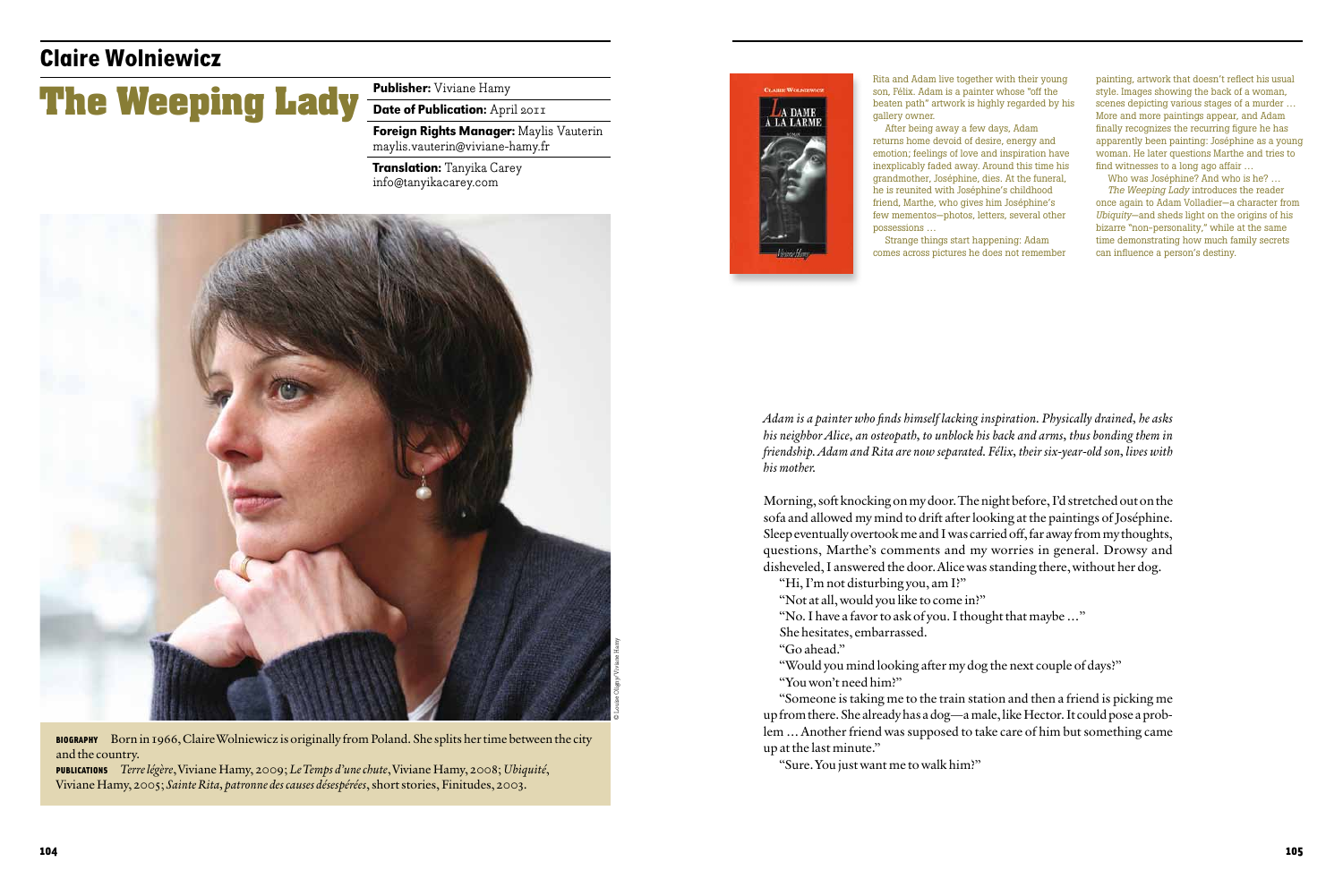"Uh, not exactly … I wanted to ask you if … he could stay with you … He's not used to being alone." I'd never particularly cared for dogs but I wanted to be nice. "Of course, I'd be happy to." "Really? Are you sure?" "Yes." We went back to her place and she explained Hector's routine, what he ate. "Do you want me to talk to him?" "You can if you want, but you don't have to …" "When are you leaving?" "Right now." "In that case …"

I grabbed his bowls, dog food, mat and leash while she explained to him how long she'd be gone and who she was leaving him with. Simple, reassuring, sentences—she could have been talking to a child. With that, her friend charged in out of breath, urging her to hurry because she was double-parked. Alice bid Hector and me goodbye, then dashed out with her friend. The dog didn't move as he watched her disappear from view, then turned to me as if waiting for my lead.

I walked along briskly, tugging on the leash more than necessary. Hector wasn't used to this pace or roughness. When I pulled too hard, he turned and looked at me inquisitively; I felt a pang of remorse. I apologized, but then five minutes later, I did it all over again. (…)

My cell phone rang. It was Rita saying Félix had agreed to spend the night. I'd proposed the sleepover, counting on the dog to alleviate the tension between us. My son was dying to have a pet but we hadn't given in yet. I stood there imagining my son's joy as I watched Hector sniff a female Dalmatian …

It was lunchtime, I had the whole afternoon to get organized. Buy a mattress, sheets, a nightlight—Félix was still afraid of the dark. A toothbrush, pajamas? No, Rita would pack a knapsack with all of his things. But I still needed to get milk and cereal, clean the loft, and buy a small chair—I ate at the coffee table, so Félix would need a lower chair. I stopped by some stores on the way home. At a bazaar, I found some star-shaped nightlights. I chose red, a stimulating, not exactly sleep-inducing color, but the only other color they had was green, and it was a dreadful, ghostly green at that. I also bought the sheets there. At another shop, I found a footrest that would place Félix at the same level as the coffee table. At every stop, I tied Hector to a pole or fence and made it a point to explain to him what I was doing. The dog not only listened but sat down immediately before the explanation as if he'd guessed my intentions. I didn't **Claire Wolniewicz**

**The Weeping Lady**

bother to tie him up in front of the store where I bargained for the twin-sized mattress. I asked the manager if his salesperson could help me carry the mattress to my studio, a hundred meters away. When I asked him to watch the dog in my absence, the man leaned out to look at him.

His face lit up: "Oh it's Hector!"

"You know him?"

"Of course. He's that lady's dog, the blind lady. No problem. He's a very good dog."

Animals opened the doors of communication in an extraordinary way. Walls tumbled, mouths dropped open. Even children didn't spark that much attention. Was it just Hector in particular? A dog bearing the name of a Trojan hero was bound to be more than a dog. I started seeing Hector in a different light.

By six o'clock, I was ready. A Schubert quintet was gently playing in the bleachscented studio. I'd gone a little heavy on the bleach, but Rita expected her son to sleep in a relatively clean environment, so I knew she'd find the smell reassuring. The loft was practically wiped clean of all germs and the bed was adorned with clean, bright sheets. The red star lay next to the pillow and a mobile with huge, graceful, multicolored dancing elephants hung from the ceiling. The cupboards and fridge had milk, orange juice, cereal and jam. For dinner, I'd planned to let Félix have whatever he wanted. In short, I'd thought of everything.

When I answered the door, Rita didn't rush in to inspect the loft or the food in the cupboards. She stayed on the stoop. She looked at me but didn't lower her guard as she held out Félix's backpack.

"It's all there—his pajamas, t-shirt, underwear, clean socks, toothbrush and toothpaste. His solfège notebook is also in there, the class is at ten o'clock tomorrow morning. I'm warning you—he's tired." Tired meant that right now, Félix would be grumpy, whiny, and taciturn, and later, he was going to be a real pain. But the child who was dragging his feet toward me without even looking up, suddenly stopped in his tracks.

"A dog! You got a dog!" "No, he's not mine." "You borrowed him?" "Not exactly. I'm taking care of him for a few days." "Whose is he?" "A neighbor," I said quietly, fearing Rita's reproach. "He's beautiful!" And with those initial questions answered, he rushed over to the dog as his

mom left.